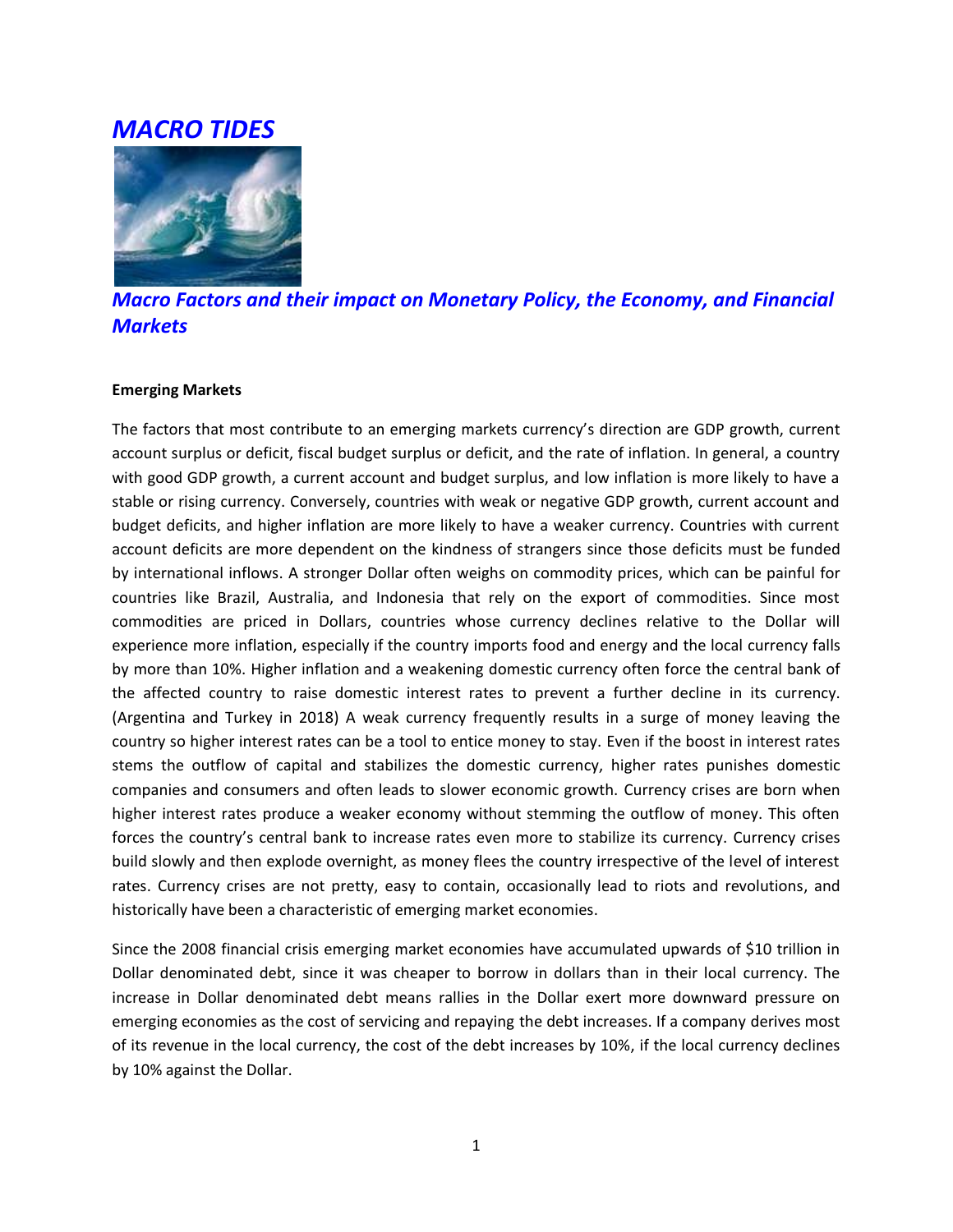It is of value to be able to discern when the Dollar is likely to rally or fall, as it will influence how emerging market bonds and equities perform. This was especially true from September 2014 2014 to the end of 2016 as the Dollar rallied by more than 25%. As the Dollar corrected in 2017, Emerging Market bonds and stocks performed well, but terribly as the Dollar rose in 2018 after recording a low in February. My analysis of the trend in the Dollar has been helpful in identifying when an opportunity in Emerging Markets was developing or when Emerging Markets were not attractive. (Dollar analysis **Here)**

Economic growth in Emerging economies will exceed growth in Developed economies in coming years, which is why financial Advisors and investors should allocate a portion of their portfolio to EM. However, Emerging Markets are volatile which makes them a good candidate to employ a tactical approach for a portion of the allocation to Emerging Markets, rather than a static buy and hold strategy as the majority of financial Advisors and investors normally do. I believe I can help lower the level of EM volatility in a portfolio and potentially avoid the large draw downs that frequently occur in Emerging Market equities and bonds.

### **Macro Strategy Review** October 2014 Emerging Markets

The Emerging Market ETF (EEM) has just failed to break above the trend line that connects the high in 2007 and 2011, and broken below intermediate support at \$43.25. This failure suggests equity markets in emerging countries could be vulnerable to a decline of more than 10%, since EEM could decline below \$39.00 before reaching trend support. The emerging economies will be buffeted if the Dollar index climbs to 89.00-90.00 and especially impacted if it reaches 100.00-101.97.

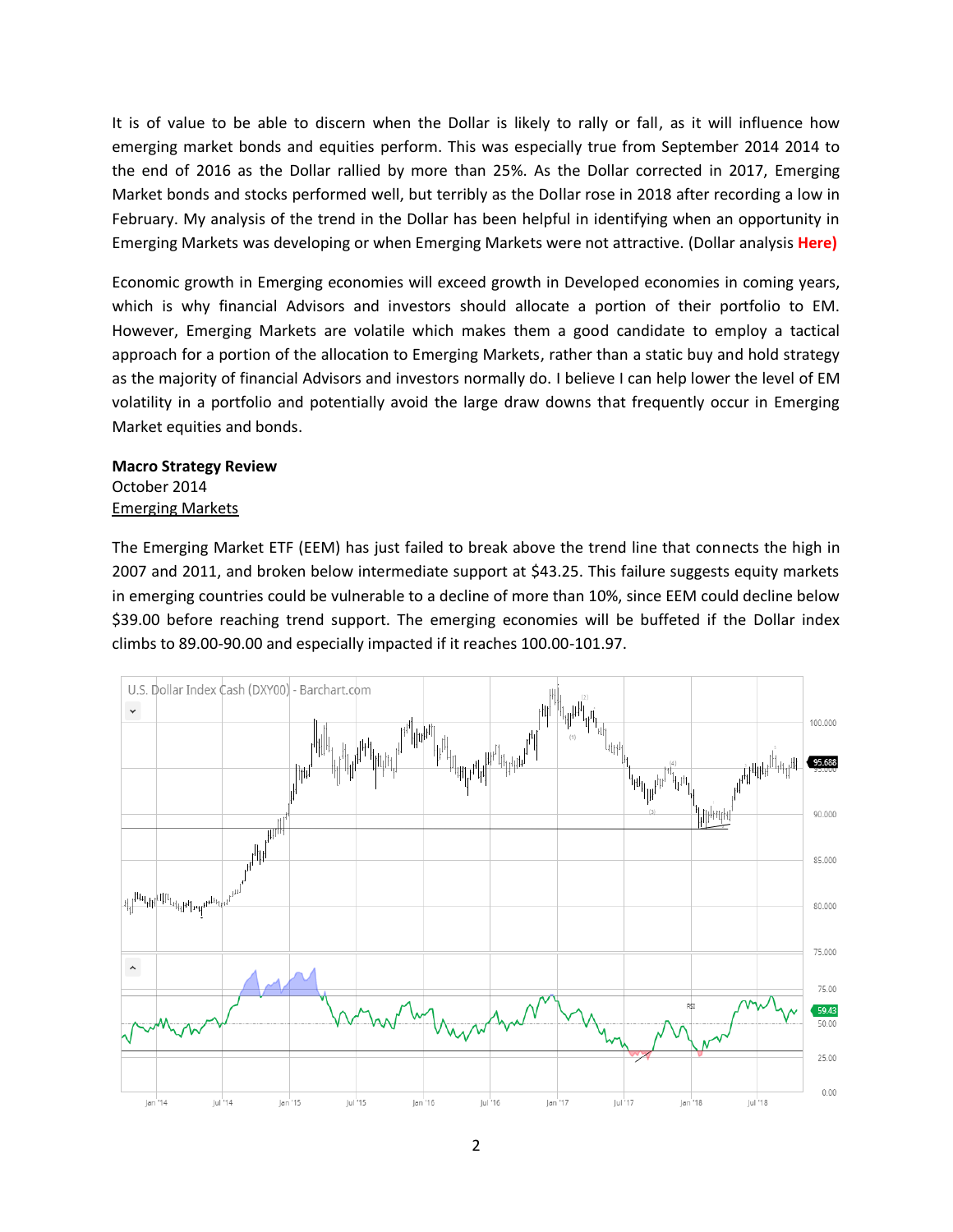### **Macro Strategy Review** April 2015 Emerging Markets

In my October 2014 MSR I wrote that emerging economies would be buffeted if the Dollar index climbed to 89.00-90.00 and especially impacted if it reached 100.00-101.97, which was my long term upside target for the Dollar. On Friday March 13, 2015 the Dollar reached 100.38, so the Dollar is vulnerable to the largest correction since the rally began in May 2014.

### **Macro Strategy Review** August 19, 2015 Emerging Markets

In the October 2014 MSR I presented a chart of the emerging Market ETF (EEM), and noted that it had just failed to break above the trend line connecting the highs in 2007 and 2011, and had fallen below intermediate support at \$43.25. I thought EEM was likely to decline below \$39.00. It bottomed at \$37.22 on December 19, 2014.

As this is being written on August 19, 2015 EEM closed at \$34.33. Given the EM fundamentals, I suspect this area of potential support will prove temporary. In 2011, EEM fell from \$49.35 on May 2, to \$34.29 on October 3, a loss of \$15.06. If EEM matches that decline from the high of \$45.35 on September 14, 2015 it would drop to \$30.29. The low in 2008 was \$18.22 on November 20, which was followed by a rally to \$49.35 in May 2011. If EEM retraces 61.8% of \$30.11 rally from November 2008 to May 2011, EEM would fall to \$30.11. These two technical measuring techniques suggest EEM is likely to fall another 10%. (EEM recorded an intra-day low of \$30.00 on August 24, 2015)

### **Macro Strategy Review** October 2015 Emerging Markets

Emerging markets are becoming attractive from a valuation perspective. Based on Robert Shiller's Cyclically Adjusted Price Earnings (CAPE) ratio, EM valuations are cheaper today than they were in 2009. In February of 2009, the EM CAPE ratio bottomed at 9.91. On July 31, the CAPE ratio was down to 10.02, and is surely lower than in 2009 since EEM is more than 10% below its July 31 price level. Three year returns have been especially good after the CAPE ratio dropped below 15, as the nearby table illustrates.

# Future Returns Based on EM CAPE Valuation

| <b>CAPE</b>  | $1$ Yr.CAGF | 2 Yr.CAGI, | 3 Yr.CAGI | 5 Yr.CAGI |
|--------------|-------------|------------|-----------|-----------|
| $\langle 15$ | 10.0%       | 83%        | 61%       | 61%       |
| $15 - 20$    | 72%         | $-2.6%$    | $-5.6%$   | $-0.9%$   |
| >20          | $-27.5%$    | $-16.7%$   | $-60%$    | -6.8%     |

Source: W avefront Capital, period ending 07/31/15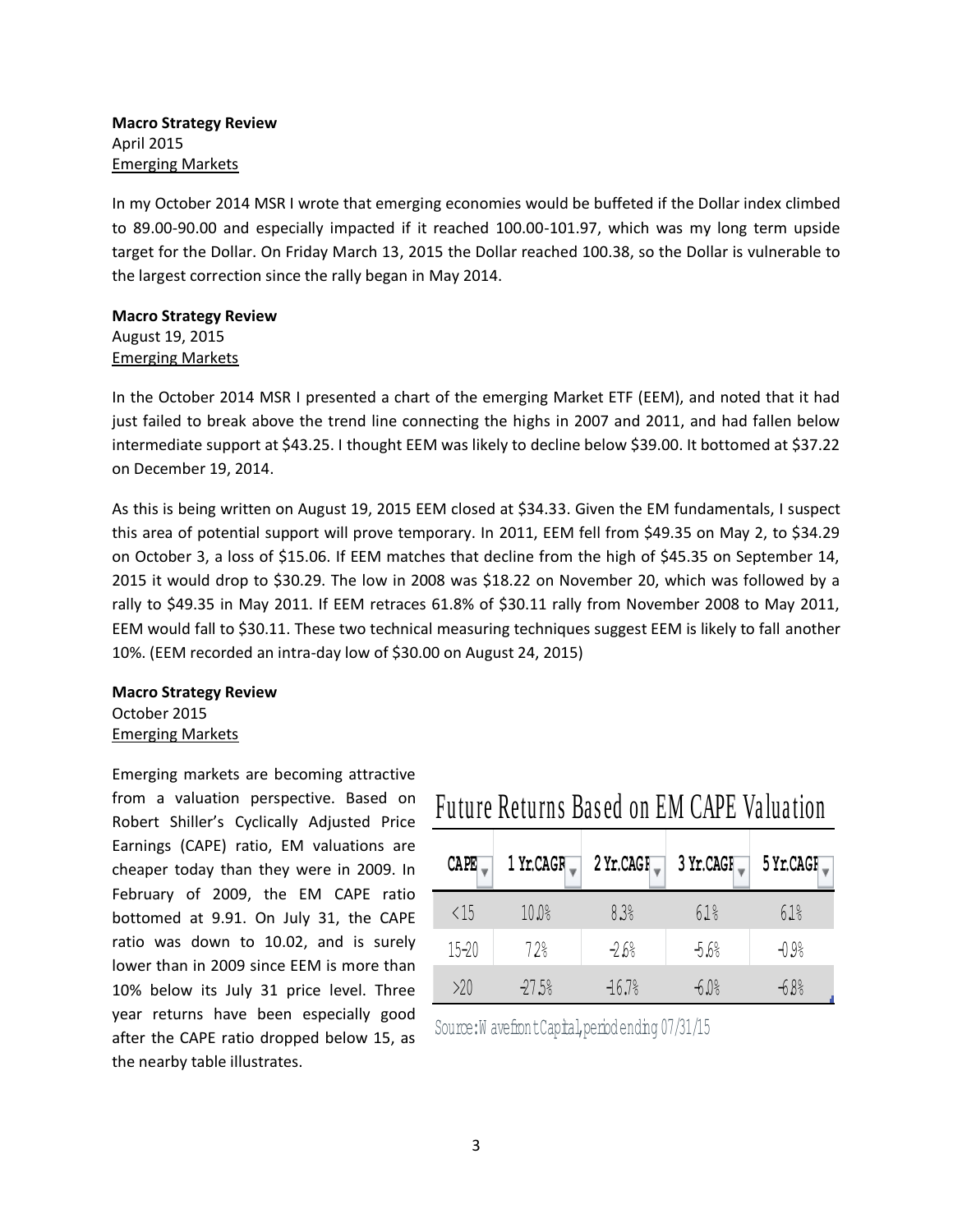**Macro Strategy Review** November 2015 Emerging Markets

I think the rally since the August 24 low is merely a bounce within the context of a longer term decline. Last month I presented chart analysis of EEM that concluded that the low at \$30.00 was not THE low, and that a decline into a range of \$24.73 - \$28.84 was possible in coming months. (In January 2016 EEM bottomed at \$27.61.)



### **Macro Tides** January 9, 2017 Emerging Markets

The Dollar has rallied strongly in the wake of the election, the Federal Reserve's decision to increase the Fed funds rate, and the Fed's forecast of an additional three rate increases during 2017. The consensus of strategists is that the Dollar will continue to rally in coming months. Surveys of currency traders have recently indicated that more than 90% of traders are bullish the Dollar, which means they have already bought the Dollar. The last two times bullish sentiment toward the Dollar exceeded 90% was in March 2015 and January 2016. The Dollar subsequently declined by more than 7% in the months following these two periods of ebullience.

If the Dollar weakens as I expect the Emerging Market ETF (EEM) could rally to \$42.00 - \$44.00 during 2017. On January 9 EEM closed at \$35.91.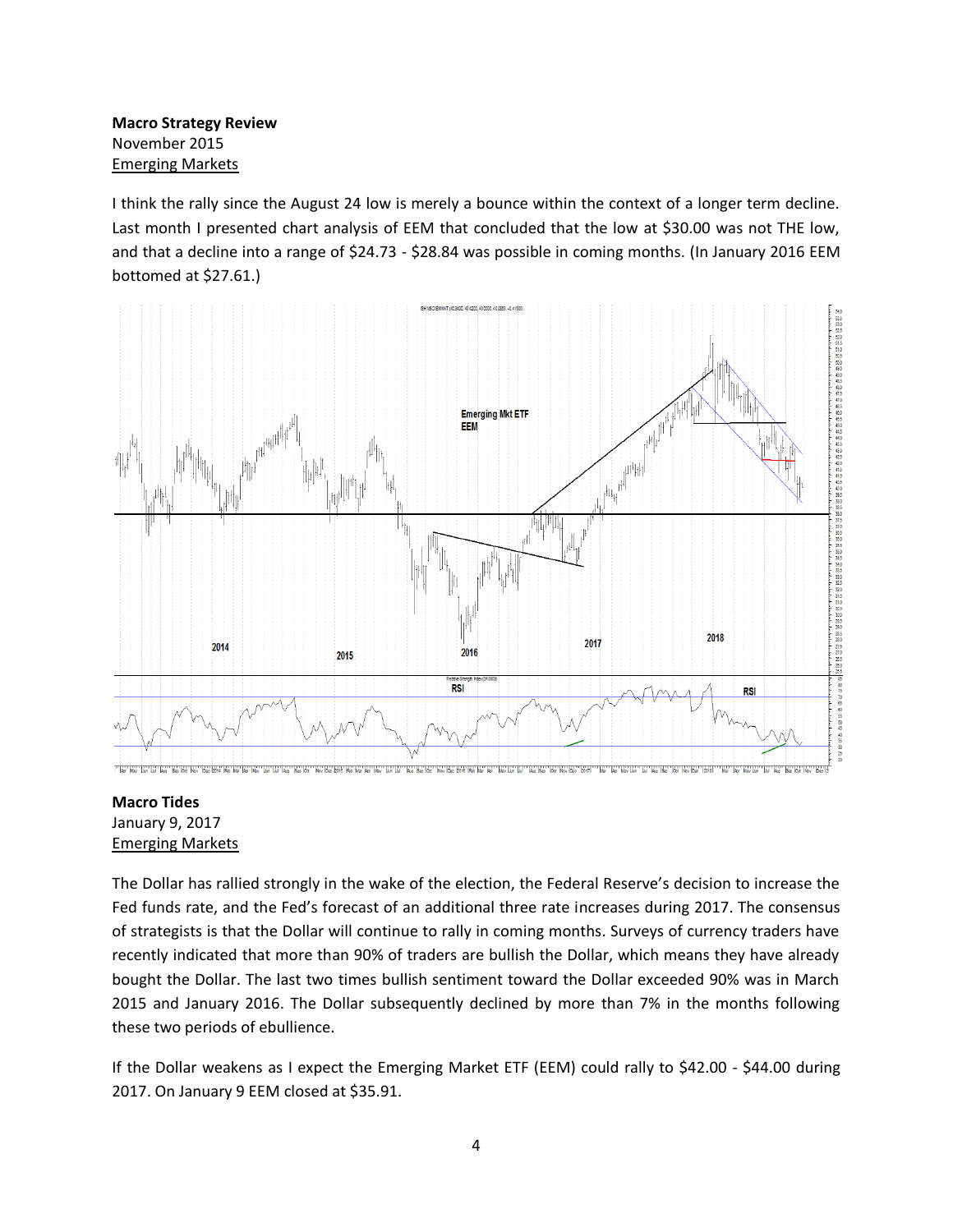### **Macro Tides** August 7, 2017 Emerging Markets

Emerging market equities and bonds have performed well in 2017, which I thought was possible if the Dollar corrected as I expected. As noted in the January 9, 2017 issue of Marco Tides, "*If the Dollar weakens as I expect, the Emerging Market ETF (EEM) could rally to \$42.00 - \$44.00 during 2017."* After Janet Yellen adopted a more dovish stance in her Congressional testimony on July 12, the Emerging Market ETF (EEM) jumped and traded up to \$44.16 on July 27.

The range of \$42.00 - \$44.00 has been an area of stiff resistance on five separate occasions since 2012. The emerging market sector is overbought and there are several reasons why this resistance is likely to hold for awhile. Emerging market equities and bonds have attracted a torrent of inflows in 2017 based on valuation comparisons with U.S. equities and much higher bond yields than can be garnered in advanced economy debt markets. With the run up in prices, the valuation argument is not as compelling as it was coming into 2017.

#### **Macro Tides**

### September 6, 2017 Emerging Markets

In the August Macro Tides I cited a number of fundamental reasons why lowering exposure to EEM seemed appropriate. "*The economic outlook is starting to soften based on the EM Economic Surprise Index, and debt levels in EM ex China relative to GDP have increased. This has led the ratings agencies – S&P, Fitch, and Moody's – to increase the number of their downgrades. Finally, the Dollar's decline was supportive of the rallies in EM equities and debt, but that may reverse soon since the Dollar Index is approaching major support near 92.00 and 119.00 on the Trade Weighted Dollar Index.*"

Calm Before the Storm?

Net flows into emerging markets had risen in January before approaching zero during the week ended Wednesday



I am a big fan of using contrary opinion in helping identify lows and highs in various markets. Money flows into EM equities and EM bonds has soared since January, which suggests that EM equities and EM bonds have become a crowded trade. On five separate occasions, the rally in EEM has run out of steam just above or below the trend line. The weekly RSI is more overbought now than at any time in at least the last 10 years, and did not confirm the recent new high in price. The rising blue trend line on EEM from the low in December is still intact and comes in near \$43.50. Until EEM closes below this trend line, the intermediate trend is still up. The odds seem high that a break of this trend line is coming. Selling into strength makes sense, rather than waiting for EEM to drop 5% and break the trend line. (On September 7, 2017 EEM closed at \$45.19.)

## **Macro Tides** March 4, 2018 Emerging Markets

If the Euro declines in coming months the Dollar Index will rally since the Euro comprises 57.6% of the Dollar. The recent low was 88.25 (cash) and could be retested amid trade discussions that include